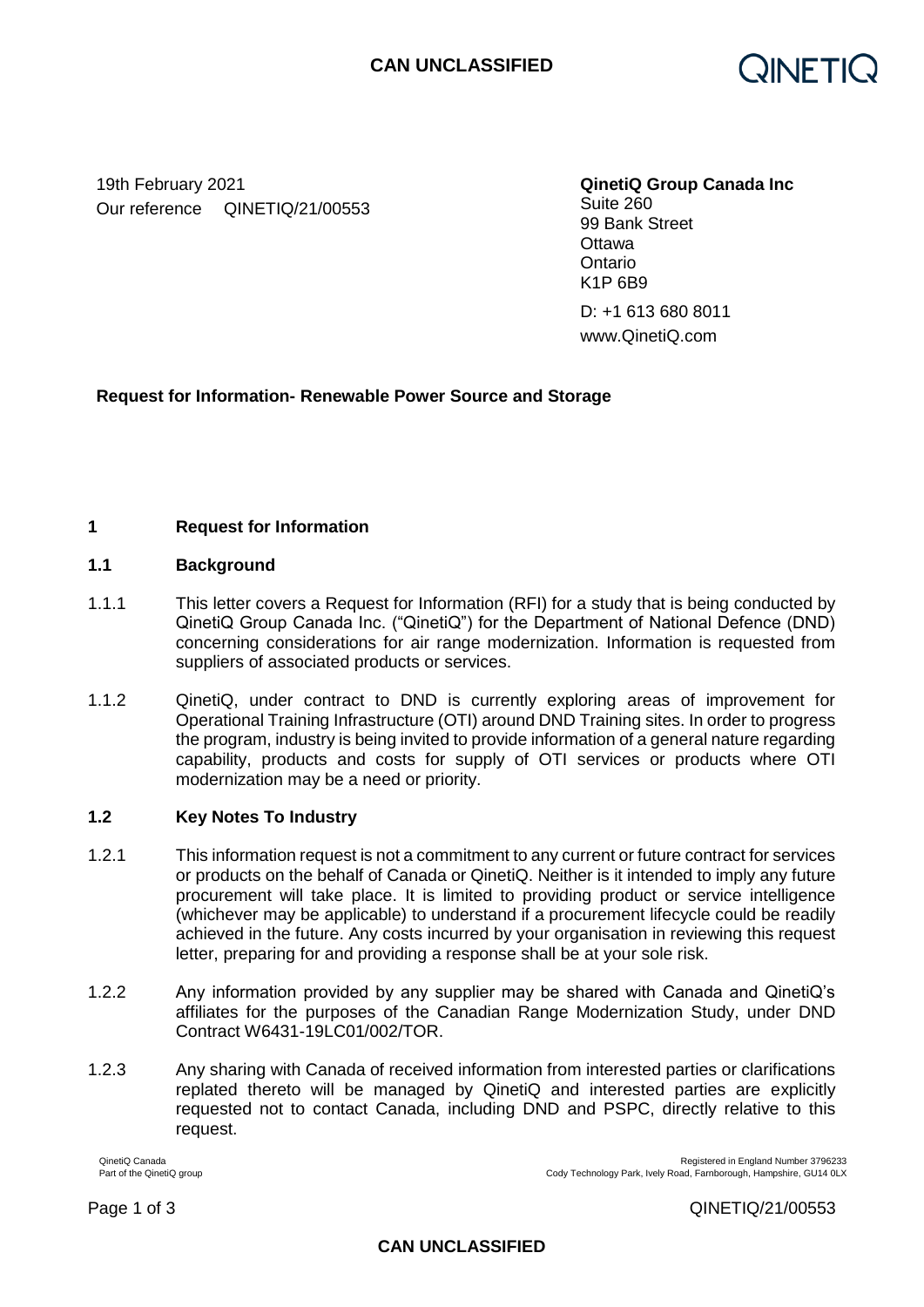# **CAN UNCLASSIFIED**

1.2.4 QinetiQ may respond to information received with questions to clarify aspects of supplied information.

### **2 Request for Information - Instructions**

- 2.1 Suppliers responding to this request (responders) are asked to provide the following information:
	- Business Address;
	- Contact Details:
	- Short statement stating area of interest;
	- Short Statement of scope of potential supply of goods or services;
	- Indicative compliance statement against requirement herein.
- 2.2 Responses to this request should be supplied by email to: [Madison.Aubry@qinetiq.ca](mailto:Madison.Aubry@qinetiq.ca) by the 16<sup>th</sup> March 2021 in order to be considered in the formulation of the study response.
- 2.3 Responders are requested to provide indicative or typical costs for supplying and installing renewable power solutions at multiple locations at DND sites in Canada. The initial territories of interest are:
	- Alberta
	- Saskatchewan
	- Quebec

These costs will not be considered binding or an offer of any kind and indications of their basis would greatly assist in meeting the study objectives.

2.4 Responders are also requested to provide a description of the proposed solution and power generation and storage capability, addressing the key requirements in Section 3 below.

#### **3 Details of Renewable Energy Solution**

- 3.1 There may be a requirement to supply and install renewable power generation and storage capabilities at multiple remote locations. The power generation solution could be utilised to supply and manage multiple site monitoring, access, camera and instrumentation systems.
- 3.2 The solution should investigate, recommend and provide cost information for options for renewable power generation systems such as Solar PV or wind power to provide a reliable and robust power supply of 5kW.
- 3.3 The responder should state the typical output electrical characteristics that are provided from their typical renewable solutions.